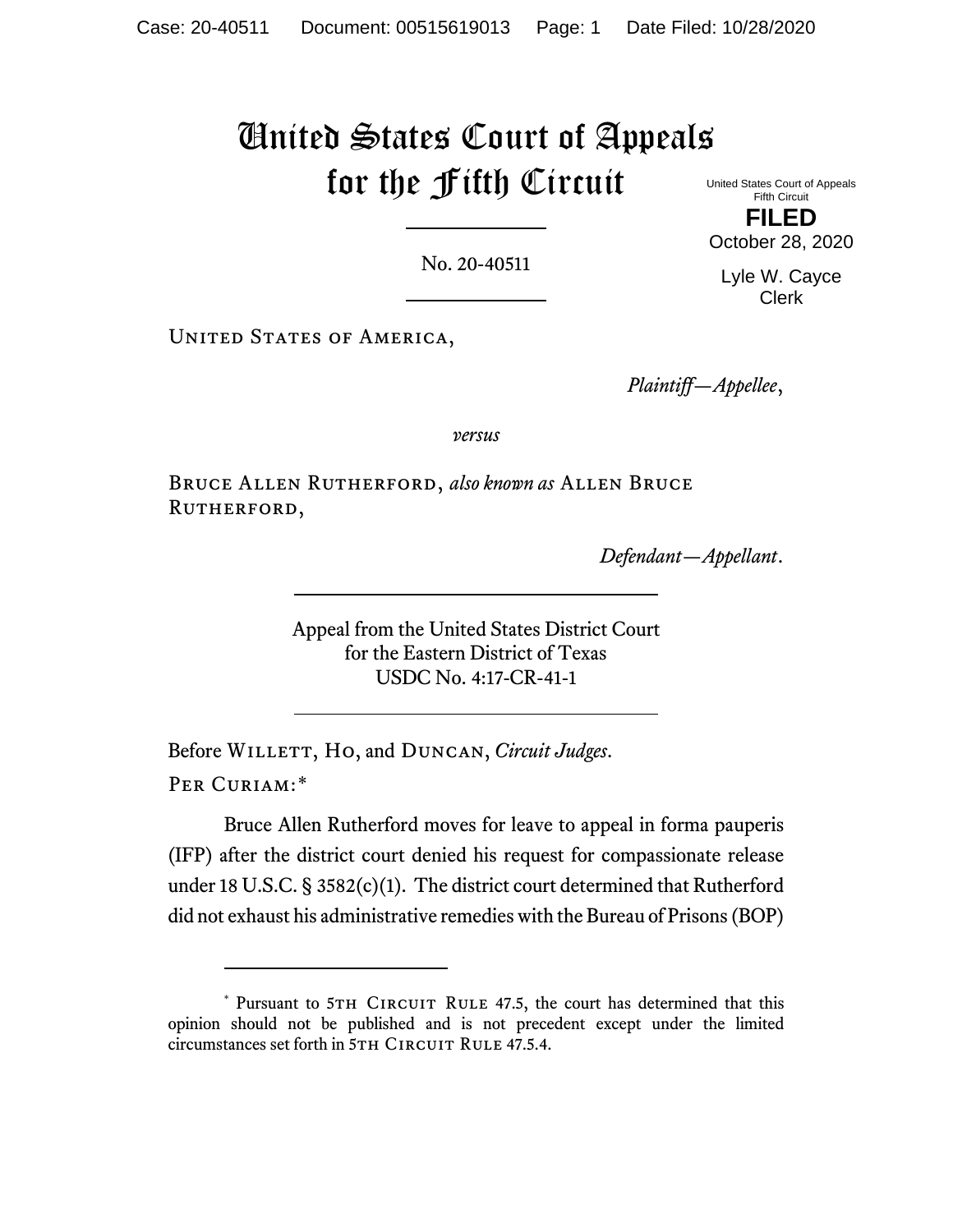## No. 20-40511

as required by  $\S 3582(c)(1)(A)$ . The exhaustion requirement is not jurisdictional but mandatory. *United States v. Franco*, 973 F.3d 465, 467 (5th Cir. 2020), *petition for cert. filed* (Oct. 7, 2020) (No. 20-5997).

Rutherford asserts that the BOP denied his request for home confinement. The record indicates he requested information under the home confinement program that the BOP recently initiated under the Coronavirus Aid, Relief, and Economic Security Act (CARES Act), which expanded the Attorney General's authority to provide longer periods of home confinement. *See* Pub. L. 116-136, § 12003(b)(2), 134 Stat. 281. But Rutherford has not shown that he exhausted his administrative remedies for compassionate release under  $\S$  3582(c)(1)(A).

To the extent Rutherford appeals the district court's denial of compassionate release, the appeal is dismissed because he raises no nonfrivolous issue for appeal concerning his failure to exhaust administrative remedies. *See Baugh v. Taylor*, 117 F.3d 197, 202 n.24 (5th Cir. 1997); 5TH Cir. R. 42.2. Rutherford "remains free to file, in the first instance, a request with the Bureau of Prisons." *Franco*, 973 F.3d at 469. To the extent Rutherford's pleading seeking appellate review of the district court's ruling may be construed as a motion for this court to grant compassionate release, that motion is denied.

In order to appeal IFP, Rutherford must make "the proper economic showing and" raise "issues on appeal that [are] not frivolous." *Carson v. Polley*, 689 F.2d 562, 586 (5th Cir. 1982). Rutherford does not address the district court's conclusion that he is financially ineligible, and he identifies no nonfrivolous issue for appeal. His IFP motion is denied. Rutherford is warned that additional frivolous or repetitive filings in this court or the district court will result in monetary sanctions and limits on his access to this court and any court subject to this court's jurisdiction.